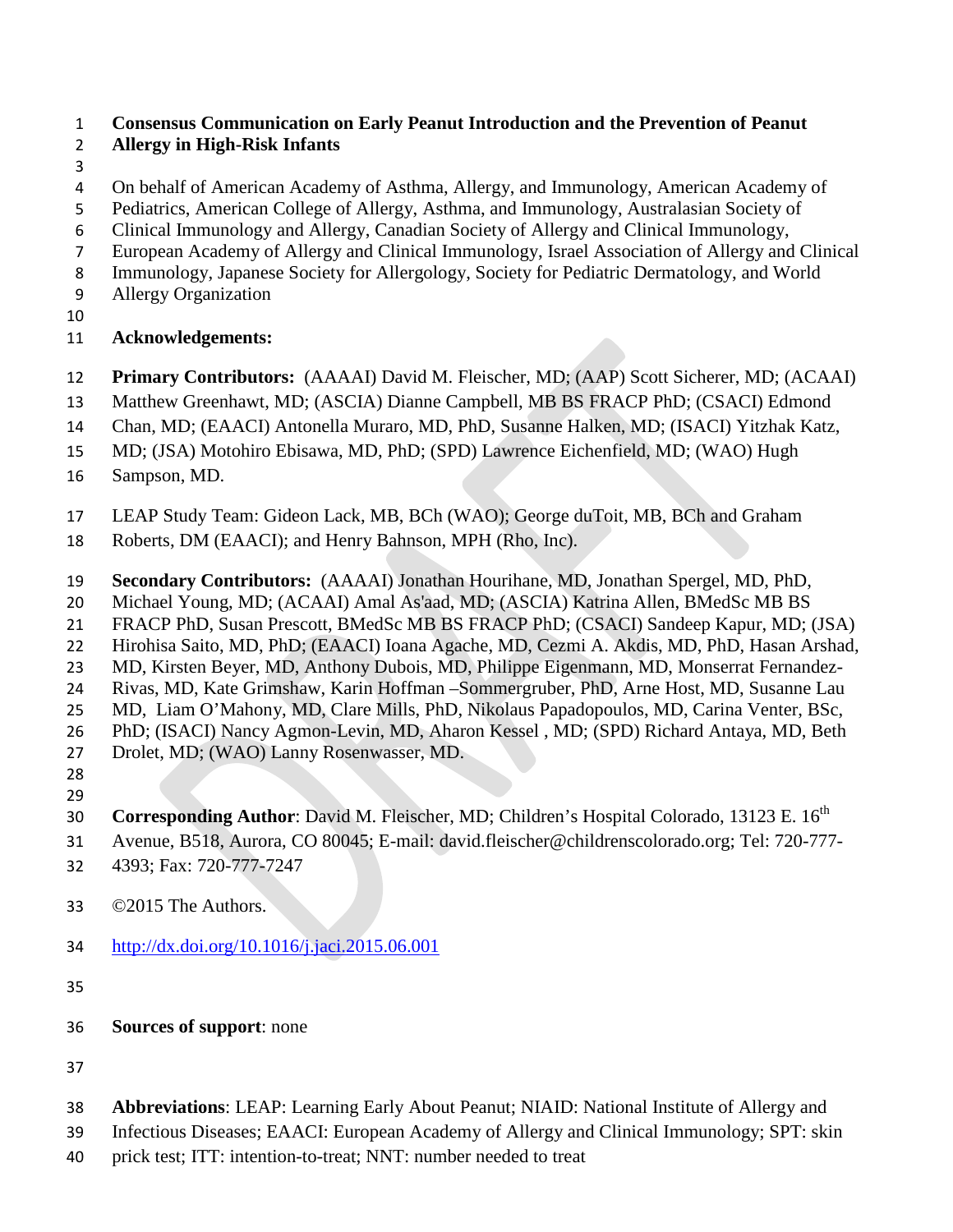#### 

## **Introduction and Rationale**

Peanut allergy is an increasingly troubling global health problem, which affects between 1-3% of

children in many westernized countries. Although multiple methods of measurement have been

used and specific estimates differ, there appears to be a sudden increase in the number of cases in

- 47 the past  $10 15$  year period, suggesting that the prevalence may have tripled in some countries,
- such as the USA. Extrapolating the currently estimated prevalence, this translates to nearly 100,000 new cases annually (in the USA and UK), affecting some 1 in 50 primary school-aged children in
- the USA, Canada, UK, and Australia. A similar rise in incidence is now being noted in developing
- 51 countries such as Ghana. $1-6$
- 

The **purpose of this brief communication** is to highlight emerging evidence to existing allergy

- prevention guidelines regarding potential benefits of supporting early, rather than delayed, peanut
- introduction during the period of complementary food introduction in infants. The recent study,
- entitled "*Randomized Trial of Peanut Consumption in Infants at Risk for Peanut Allergy (Learning*
- *Early About Peanut - LEAP Trial)*," demonstrated a successful 11% 25% absolute reduction in the
- risk of developing peanut allergy in high-risk infants (and a relative risk reduction of up to 80%) if
- 59 peanut was introduced between 4 and 11 months of age.<sup>7</sup> In light of the significance of these
- findings, this document serves to better inform the decision-making process for healthcare providers
- regarding such potential benefits of early peanut introduction. More formal guidelines regarding

early-life, complementary feeding practices and the risk of allergy development will follow in the

- next year from the National Institute of Allergy and Infectious Diseases (NIAID)-sponsored
- Working Group and the European Academy of Allergy and Clinical Immunology (EAACI), and
- thus this document should be considered as interim guidance.
- 

# **Summary of New Evidence**

 In the LEAP trial, 640 high-risk UK infants (See Textbox 1) between the ages of 4 to 11 months were randomized to consume peanut products at least three times a week (6 g of peanut protein;

- equivalent to 24 peanuts or 6 teaspoons of peanut butter per week) or to completely avoid peanut products for the first five years of life. This included 542 infants found to have negative skin prick
- tests (SPT) to peanut at study entry, and 98 infants with SPT wheal diameters to peanut between 1
- to 4 mm (minimally SPT positive) at study entry. An additional 76 children were excluded from
- study entry prior to randomization based on SPT > 5mm, which was assumed to have a very high
- likelihood of reacting to a peanut challenge. In an Intention-To-Treat (ITT) analysis, 17.2% in the
- peanut avoidance group compared to 3.2% in the peanut consumption group developed food
- challenge-proven peanut allergy by age 5 years, corresponding to a 14% absolute risk reduction, a
- number needed to treat (NNT, e.g. number of persons needed to be treated for one to receive
- 79 benefit) of 7.1, and a relative risk reduction of  $80\%$ .<sup>7</sup>
- 
- When examined in further detail, the isolated beneficial effects for both the primary and secondary
- 82 prevention of peanut allergy translated to a NNT = 8.5 within the SPT negative and NNT = 4 within
- the minimally SPT positive infants. Secondary analyses also showed similar levels of prevention in
- White, Black and Asian (Indian and Pakistani) children. Overall, the risk of early introduction in
- 85 this group was low  $-7$  of the 319 children randomized to the consumption group reacted to peanut
- at the baseline food challenge suggesting that peanut food challenges and introduction, even in
- minimally SPT positive infants, is safe and feasible. Six children in the consumption group
- developed peanut allergy during the study indicating that peanut allergy can still develop despite
- attempts at primary and secondary prevention. Finally, the LEAP trial only included high-risk
- infants with a minimal or negative SPT to peanut, and therefore does not address a strategy for
- 91 those without these risk factors for developing peanut allergy.<sup>7</sup>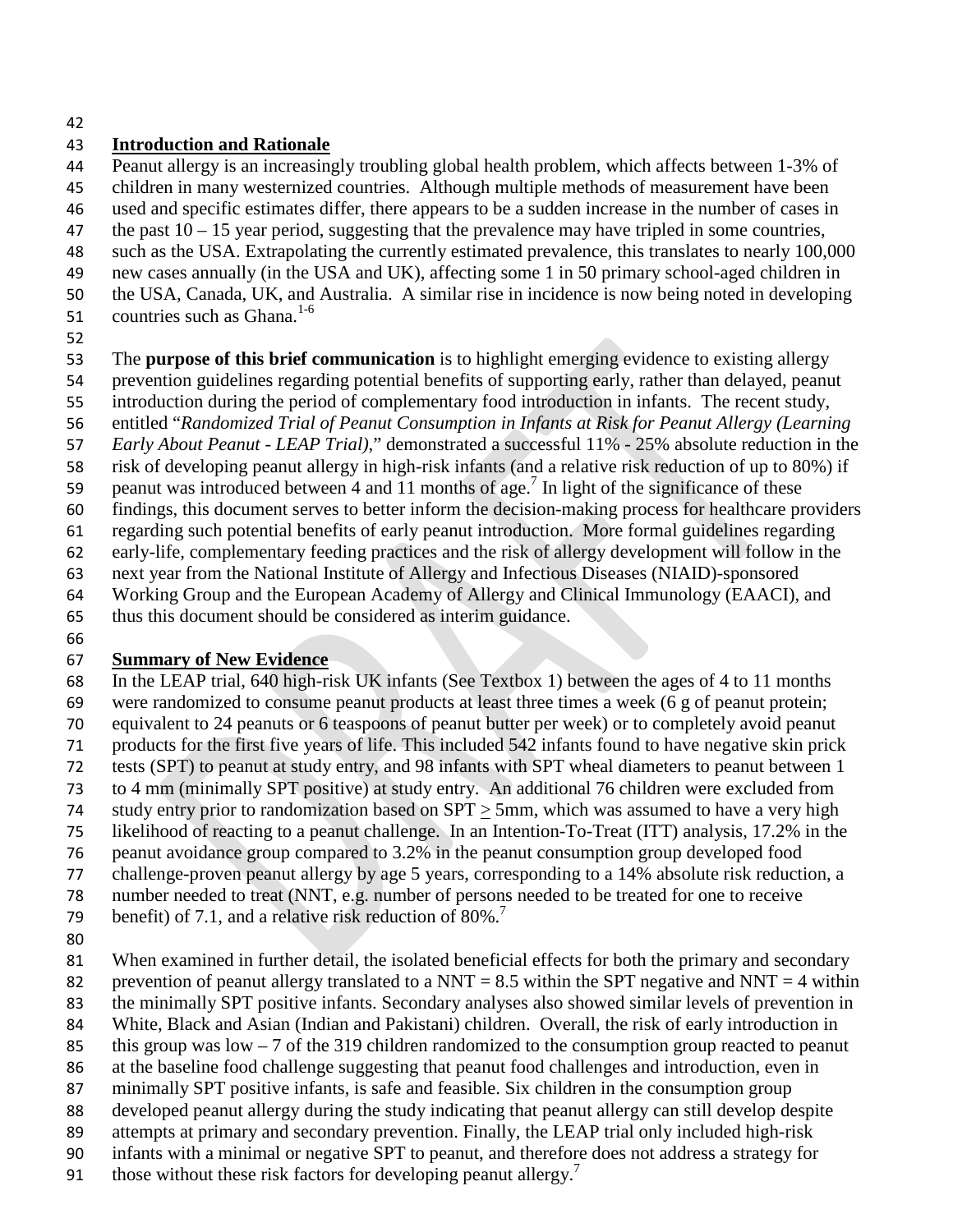| 93         | How Does The LEAP Trial Affect Present Guidance for Early Complementary Feeding                                                                                                                       |
|------------|-------------------------------------------------------------------------------------------------------------------------------------------------------------------------------------------------------|
| 94         | <b>Practices?</b>                                                                                                                                                                                     |
| 95         | Existing guidelines pertaining to the early introduction of complementary foods have indicated that                                                                                                   |
| 96         | the introduction of highly allergenic foods, such as peanut, need not be delayed past 4 or 6 months                                                                                                   |
| 97         | of life. However, they do not actively recommend introduction of peanut between $4 - 6$ months of                                                                                                     |
| 98         | age in high-risk infants, and some of these guidelines specify that certain infants considered at high                                                                                                |
| 99         | risk for the development of allergic disease are recommended to first consult an expert. <sup>8-14</sup>                                                                                              |
| 100        |                                                                                                                                                                                                       |
| 101        | The LEAP data provide Level 1 evidence that the practice of early peanut introduction is safe and                                                                                                     |
| 102        | effective in selected high-risk infants. This study is the first prospective, randomized trial of early                                                                                               |
| 103        | peanut intervention, and informs provider decision-making regarding high-risk infants, including                                                                                                      |
| 104        | those already with a positive peanut SPT but not yet clinically reactive, to receive the benefits noted                                                                                               |
| 105        | in the LEAP study, which may reduce the risk of developing peanut allergy up to 80%.                                                                                                                  |
| 106        |                                                                                                                                                                                                       |
| 107        | Of note, since children with lesser risk factors for peanut allergy were excluded from enrollment in                                                                                                  |
| 108<br>109 | LEAP, there are no prospective, randomized data investigating the benefit or risk of early peanut<br>introduction in the general to low-risk populations. Consequently, this communication's guidance |
| 110        | is limited to integrating the findings learned in the LEAP trial to other similar high-risk children in                                                                                               |
| 111        | more diverse settings around the world. However, multiple guidelines have not recommended                                                                                                             |
| 112        | delaying allergen introduction in the general to low-risk populations.                                                                                                                                |
| 113        |                                                                                                                                                                                                       |
| 114        | <b>Interim Guidance Regarding Early Peanut Introduction</b>                                                                                                                                           |
| 115        | Based on data generated in the LEAP trial and existing guidelines, the following interim guidance is                                                                                                  |
| 116        | suggested to assist the clinical decision-making of healthcare providers:                                                                                                                             |
| 117        |                                                                                                                                                                                                       |
| 118        | There is now scientific evidence (Level 1 evidence from a randomized controlled trial) that<br>$\bullet$                                                                                              |
| 119        | healthcare providers should recommend introducing peanut-containing products into the diet                                                                                                            |
| 120        | of "high-risk" infants early on in life (between $4 - 11$ months of age) in countries where                                                                                                           |
| 121        | peanut allergy is prevalent, since delaying the introduction of peanut may be associated with                                                                                                         |
| 122        | an increased risk of developing peanut allergy.                                                                                                                                                       |
| 123        |                                                                                                                                                                                                       |
| 124        | Infants with early-onset atopic disease, such as severe eczema, or egg allergy in the first 4-6<br>$\bullet$                                                                                          |
| 125        | months of life (see Text Box 1 for example LEAP criteria), may benefit from evaluation                                                                                                                |
| 126        | by an allergist or physician trained in management of allergic diseases in this age group to                                                                                                          |
| 127        | diagnose any food allergy and assist in implementing these suggestions regarding the                                                                                                                  |
| 128        | appropriateness of early peanut introduction. Evaluation of such patients may consist of                                                                                                              |
| 129        | performing peanut skin testing and/or in-office observed peanut ingestion, as deemed                                                                                                                  |
| 130        | appropriate following discussion with the family. The clinician may perform an observed                                                                                                               |
| 131        | peanut challenge for those with evidence of a positive peanut skin test to determine if they                                                                                                          |
| 132        | are clinically reactive, before initiating at-home peanut introduction. Both such strategies                                                                                                          |
| 133        | were used in the LEAP study protocol.                                                                                                                                                                 |
| 134        |                                                                                                                                                                                                       |
| 135        | Adherence in the LEAP trial was excellent (92%) with infants randomized to consume<br>$\bullet$                                                                                                       |
| 136<br>137 | peanut ingesting a median of 7.7 g peanut protein (interquartile range: $6.7 - 8.8$ g)/week<br>during the first 2 years of the trial compared to a median of 0 g in the avoidance group (see          |
| 138        | Text Box 2 for examples of peanut-containing foods utilized in the LEAP trial). While the                                                                                                             |
| 139        | outcome of the LEAP regimen was excellent, the study does not address use of alternative                                                                                                              |
| 140        | doses of peanut protein, minimal length of treatment necessary to induce the tolerogenic                                                                                                              |
| 141        | effect, or potential risks of premature discontinuation or sporadic feeding of peanut.                                                                                                                |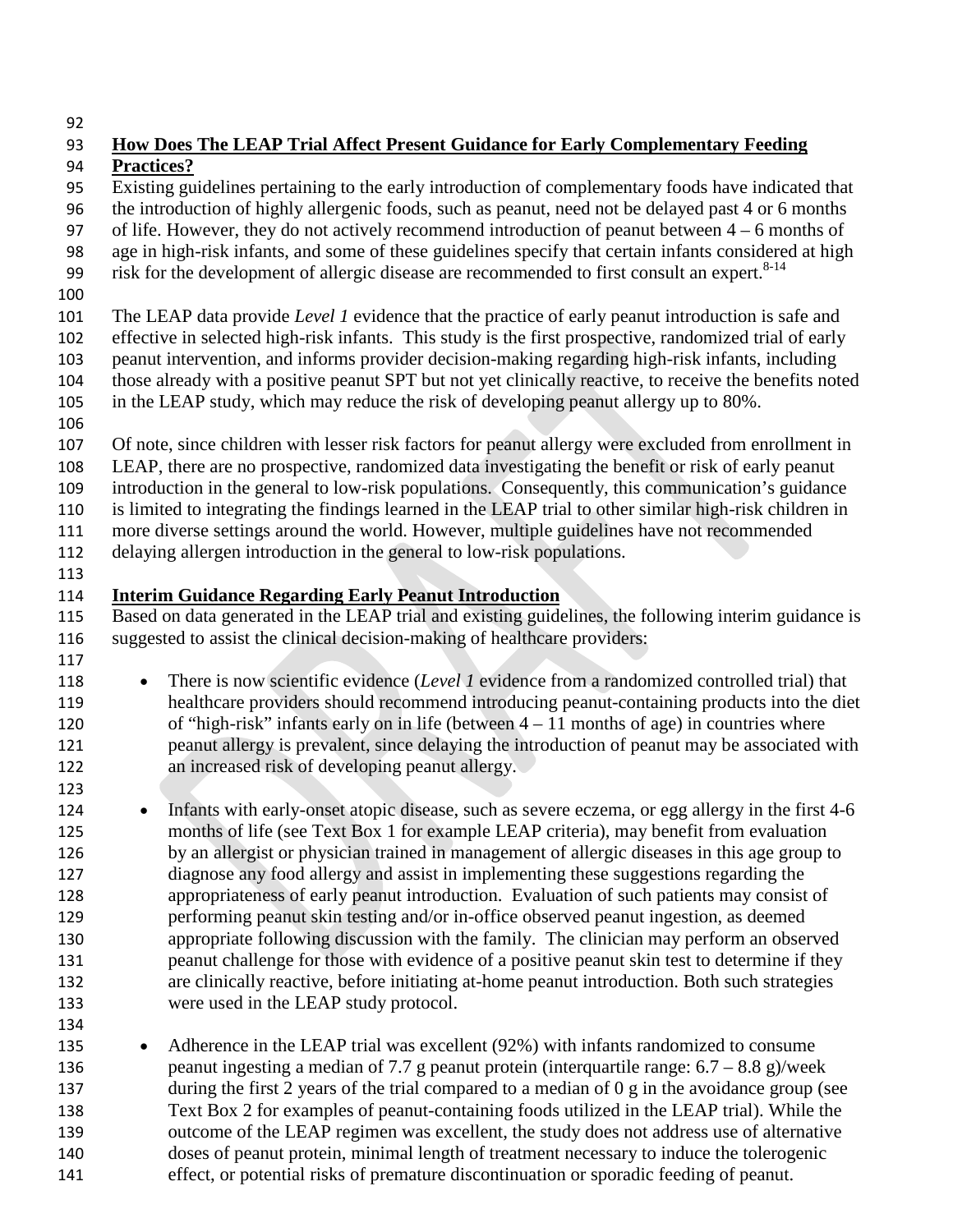## **Rationale for evaluating and applying this policy to a high-risk population**

- The LEAP study demonstrates that early peanut introduction can be successfully carried-out in a
- high-risk population (such as the population defined in the LEAP trial). However, without
- intervention by healthcare providers, there is the potential that such high-risk infants will remain at
- risk for delayed introduction of solids and allergenic foods into their diet, because of the widespread
- belief that such foods may exacerbate eczema.
- 
- There will be more extensive guidelines in the near future from the NIAID Working Group and
- EAACI Guidelines Group with their multidisciplinary stakeholders. These groups will consider all
- the available data and determine whether there is sufficient evidence to apply prevention strategies
- to the general population. However, engagement of the primary care, allergy and dermatology
- communities to rapidly implement these findings and change the culture of early feeding practices
- is essential, and the forthcoming NIAID Working Group's and EAACI Guidelines Group's
- documents will better clarify a best-practices approach.
- 
- 
-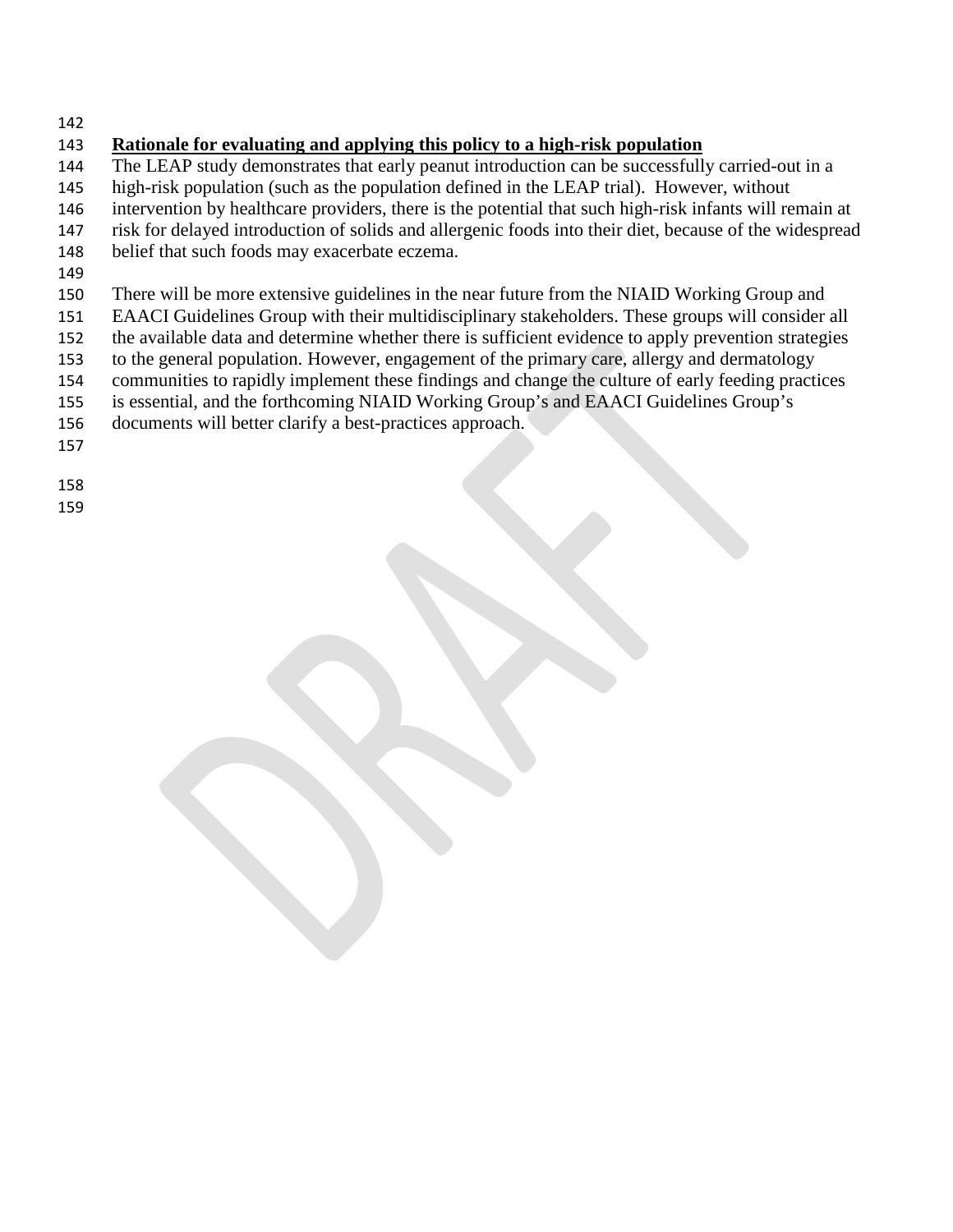#### **References**

- 1. Nwaru BI, Hickstein L, Panesar SS, et al. The epidemiology of food allergy in Europe: a systematic review and meta-analysis. Allergy 2014;69:62-75.
- 2. Osborne NJ, Koplin JJ, Martin PE, Gurrin LC, Lowe AJ, Matheson MC, et al. [Prevalence of](http://www.ncbi.nlm.nih.gov/pubmed/21377036)  [challenge-proven IgE-mediated food allergy using population-based sampling and](http://www.ncbi.nlm.nih.gov/pubmed/21377036)
- [predetermined challenge criteria in infants.](http://www.ncbi.nlm.nih.gov/pubmed/21377036) J Allergy Clin Immunol. 2011;127:668-76.
- 3. Venter C, Hasan Arshad S, Grundy J, et al. Time trends in the prevalence of peanut allergy: 167 three cohorts of children from the same geographical location in the UK. Allergy 2010;65:103-8.
- 4. Sicherer SH, Muñoz-Furlong A, Godbold JH, Sampson HA. US prevalence of self-reported peanut, tree nut, and sesame allergy: 11-year follow-up. J Allergy Clin Immunol 2010;125:1322-6.
- 5. Soller L, Ben-Shoshan M, Harrington DW, Fragapane J, Joseph L, St Pierre Y, et al. [Overall](http://www.ncbi.nlm.nih.gov/pubmed/22867693)  [prevalence of self-reported food allergy in Canada.](http://www.ncbi.nlm.nih.gov/pubmed/22867693) J Allergy Clin Immunol. 2012;130:986-8.
- 6. Amoah AS, Obeng BB, Larbi IA, Versteeg SA, Aryeetey Y, Akkerdaas JH, et al. [Peanut-](http://www.ncbi.nlm.nih.gov/pubmed/23763976)[specific IgE antibodies in asymptomatic Ghanaian children possibly caused by carbohydrate](http://www.ncbi.nlm.nih.gov/pubmed/23763976)
- [determinant cross-reactivity.](http://www.ncbi.nlm.nih.gov/pubmed/23763976) J Allergy Clin Immunol 2013;132: 639-47.
- 7. DuToit G, Roberts G, Sayre PH, Bahnson HT, Radulovic S, Santos AF et al. Randomized trial of peanut consumption in infants at risk for peanut allergy. N Engl J Med 2015; 372:803-813 8. [Greer FR,](http://www.ncbi.nlm.nih.gov/pubmed/?term=Greer%20FR%5BAuthor%5D&cauthor=true&cauthor_uid=18166574) [Sicherer SH,](http://www.ncbi.nlm.nih.gov/pubmed/?term=Sicherer%20SH%5BAuthor%5D&cauthor=true&cauthor_uid=18166574) [Burks AW;](http://www.ncbi.nlm.nih.gov/pubmed/?term=Burks%20AW%5BAuthor%5D&cauthor=true&cauthor_uid=18166574) Effects of early nutritional interventions on the
- development of atopic disease in infants and children: the role of maternal dietary restriction, breastfeeding, timing of introduction of complementary foods, and hydrolyzed formulas. Pediatrics 2008: 121: 183-91
- 9. Muraro A, Halken S, Arshad SH, Beyer K, Dubois AE, Du Toit G, et al. EAACI food allergy and anaphylaxis guidelines. Primary prevention of food allergy. Allergy 2014; 69: 590-601
- 10. de Silva D, Geromi M, Halken S, Host A, Panesar SS, Muraro A, et al. Primary prevention of food allergy in children and adults: systematic review. Allergy 2014; 69: 581-9
- 11. Fleischer DM, Spergel JM, Assa'ad AH, Pongracic JA. Primary prevention of allergic diseases through nutritional interventions; J Allergy Clin immunol Pract 2013; 1: 29-36.
- 12. Chan ES, Cummings C; Canadian Paediatric Society, Community Paediatrics Committee and Allergy Section. Dietary exposures and allergy prevention in high-risk infants: A joint statement with the Canadian Society of Allergy and Clinical Immunology. Paediatr Child Health. 2013;18:545-54
- 13. Agostoni C, Decsi T, Fewtrell M, Goulet O, Kolacek S, Koletzko B, Et al. Complementary feeding: a commentary by the ESPGHAN committee on nutrition. J Pediatr Gastroenterol Nutr 2008; 46: 99-110
- 14. Australasian Society of Clinical Immunology and Allergy (ASCIA). [Internet] ASCIA Infant Feeding Advice: Available from URL:
- [http://www.allergy.org.au/images/stories/aer/infobulletins/2010pdf/ASCIA\\_Infant\\_Feeding\\_Ad](http://www.allergy.org.au/images/stories/aer/infobulletins/2010pdf/ASCIA_Infant_Feeding_Advice_2010.pdf) [vice\\_2010.pdf.](http://www.allergy.org.au/images/stories/aer/infobulletins/2010pdf/ASCIA_Infant_Feeding_Advice_2010.pdf) (Accessed April 2, 2015)
- 
- 
- 
- 
- 
- 
-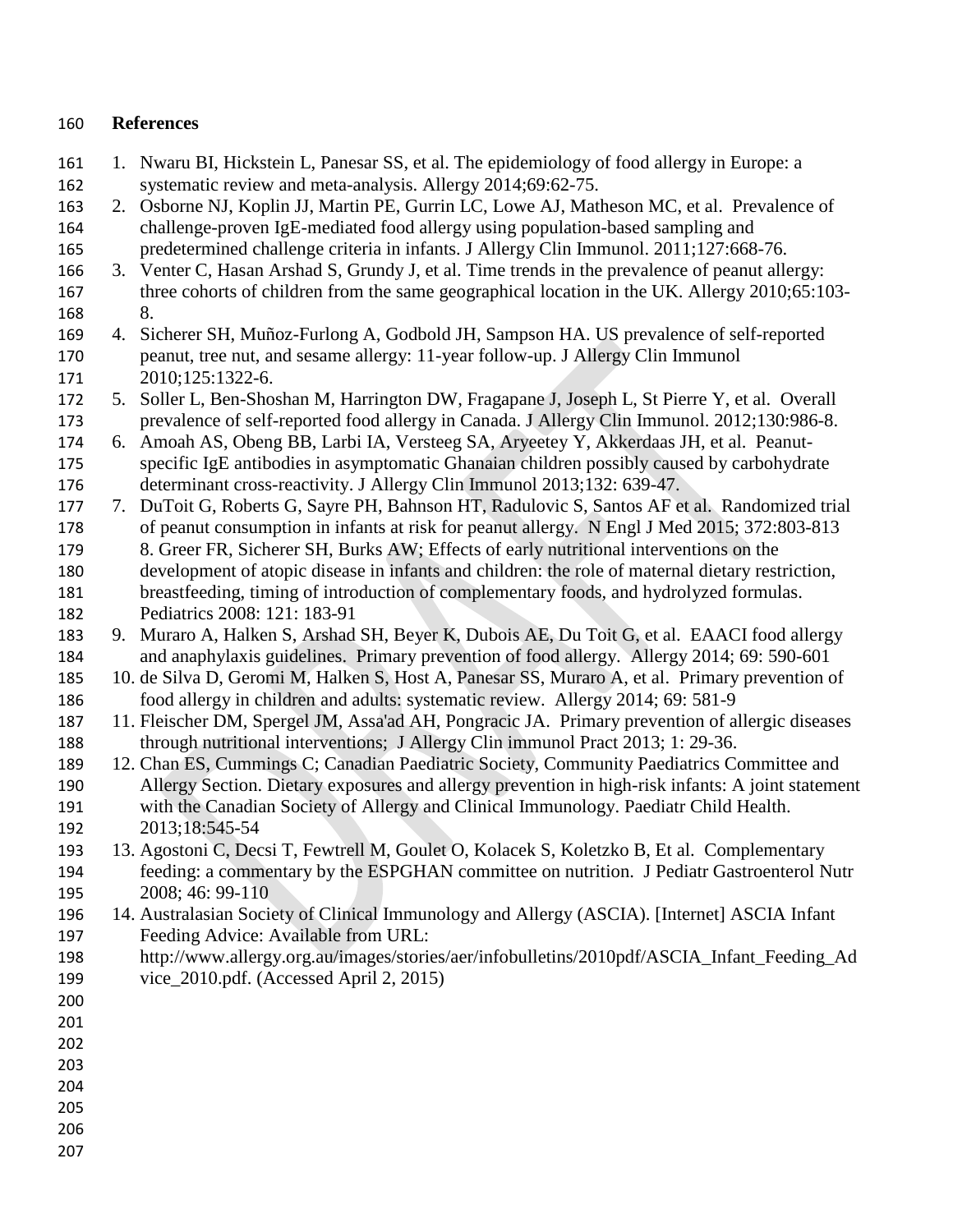## **Text Box 1: Enrollment Criteria Used in the LEAP Study**

#### **Infants considered at "high risk" as defined by the LEAP study criteria:**

**Egg allergy**: Children with either –

1) A SPT wheal diameter  $\geq 6$  mm from exposure to raw hen's egg white and no history of previous egg tolerance,

or

2) A SPT wheal diameter  $\geq$ 3 mm from exposure to pasteurized hen's egg white and allergic symptoms related to exposure to hen's egg.

**Severe eczema:** An eczematous rash that –

1) Requires the application of topical creams and/or ointments containing corticosteroids or calcineurin inhibitors, and if the participant is <6 months of age, lasted for at least 12 out of 30 days on two occasions, or if >6 months of age, lasted for at least 12 out of 30 days on two occasions in the last 6 months,

Or

2) Is currently or was previously graded  $\geq$  40 using the modified SCORAD evaluation

#### **Example of method of skin prick testing**: used in the LEAP study

- Skin prick test to peanut extract done in the presence of a negative control and a positive histamine control.
- Skin prick testing should be performed in duplicate and the maximum wheal diameter of the two skin prick tests should be calculated and rounded up to the greatest whole millimeter

Of note, in the LEAP trial, the use of IgE measurement to peanut resulted in considerably higher rates of sensitization compared to skin testing, which could lead to numerous unnecessary oral peanut challenges.

208 209 210 211 212

213